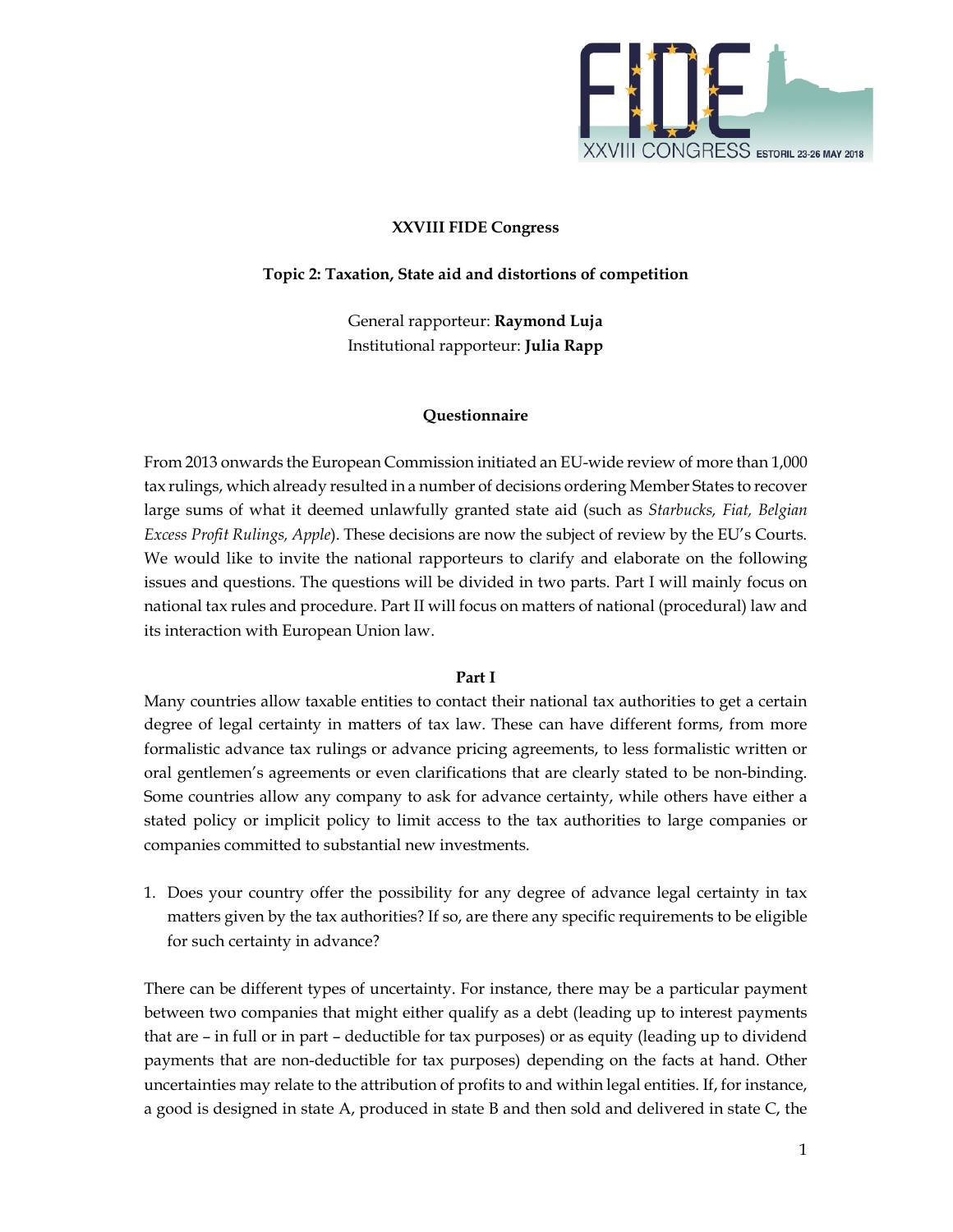

question will come up which state should be taxing which part of the profit. In the absence of any formal bilateral agreement, each state will be in a position to make its own calculation of what part of profit is (not) to be taxed.

- 2. Do your country's tax authorities systematically verify the facts mentioned in a request for a ruling, either prior to issuing a ruling (ex-ante) or prior to issuing the annual tax assessment (ex-post)? If so, could you explain the procedure in place?
- 3. Do anti-avoidance provisions require your tax authorities to verify the treatment given to a particular payment/transaction by the other country, as part of a tax audit or prior to issuing a tax assessment? If so, could you explain the procedure in place?

Regardless of what the exact national rules are in the situations above, one might end up in a situation where – afterwards – it turns out that the confirmation given by the tax authorities is incorrect. Either because of the publication of case law by domestic courts, or because new data indicates profits should have been attributed differently.

4. Could you please elaborate in what circumstances tax authorities would (not) be bound by a ruling or any other type of advance certainty provided?

In recent Commission decisions, the Commission has criticized the application of a one-sided transfer pricing method by a tax authority, as this authority does not verify whether there is at least some chance that profits shifted abroad will be taxed there.

5. Does your country check whether any remaining income will be taxed by another country? If so, does your country allow for any correction mechanism to ensure that any remainder will still be taxed at home as to avoid double non-taxation?

When allocating profits within a legal entity that operates cross-border, some countries have adopted an approach where all profits will be allocated to the headquarters (the 'head office'), except for those profits that are clearly attributable to local activities (the 'permanent establishment').

6. Does your country apply any kind of default rule when allocating profits?

In the recent tax ruling cases mentioned above, the European Commission argued that an at arm's length principle directly follows from the application of Article 107 TFEU, regardless of whether and how such a principle is to be considered part of the national tax law.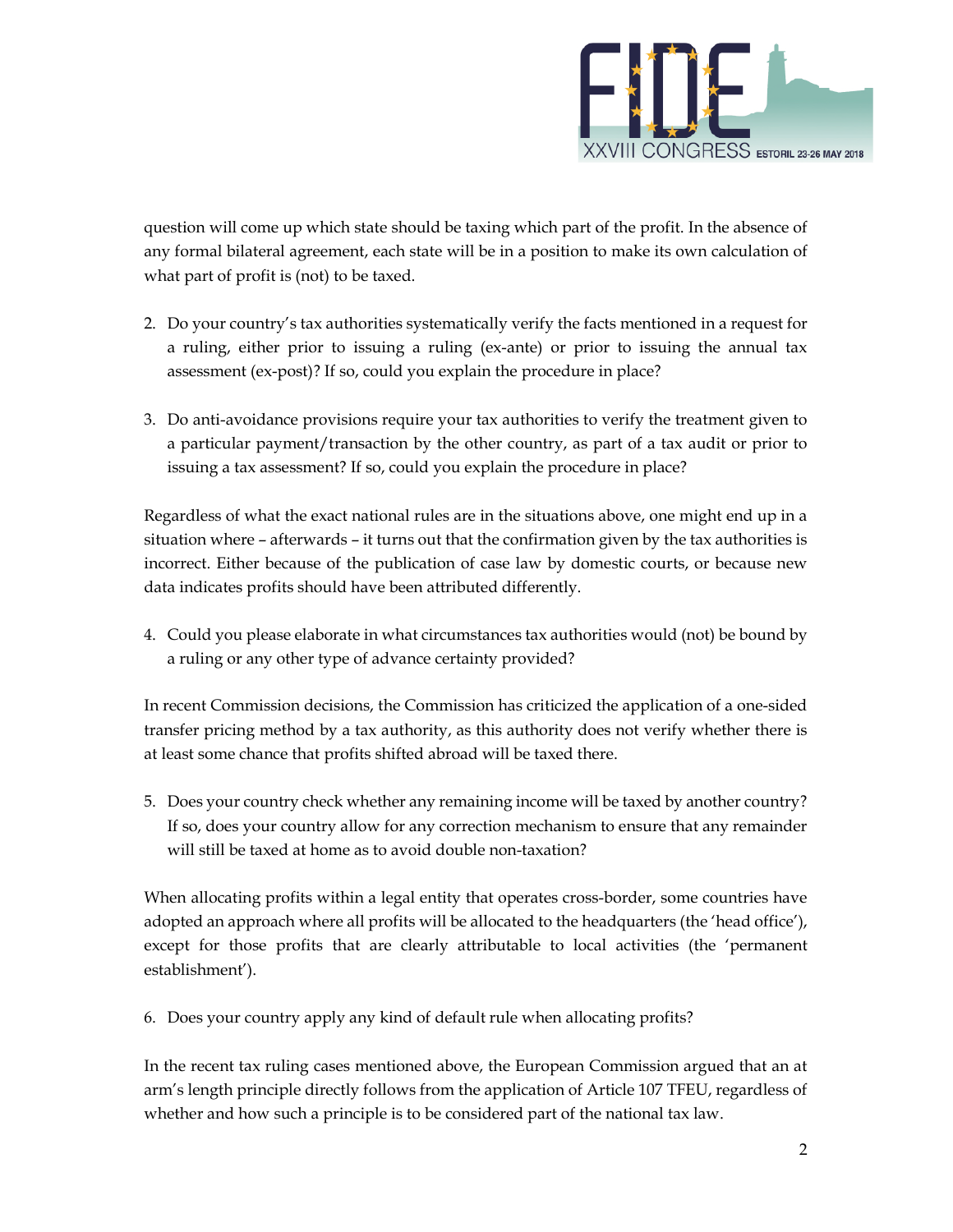

7. Did your country adopt any kind of at arm's length pricing / transfer pricing principle, either by means of formal rules or by applying it in practice? In either case, do they have any practical or formal link to the OECD 's transfer pricing guidelines?

In the process of determining what the amount of profit is that should be taxed in a country, either the tax authorities or the taxable entity itself may conclude that earnings received or costs made where either overstated or understated. This may happen in intra-group situations in particular. In the absence of any adjustments, the amount of taxable profit reported may either be too high or too low compared to an at arm's length setting.

8. Does your country allow for unilateral adjustments of profits both upwards as well as downwards?

Let us take the following simplified example: A product is sold from one group company to another at a price of 100. According to the tax authorities of the selling state an at arm's length price should have been 120 and it adjusts taxable profit upwards accordingly.

9. Suppose the buyer is a resident of your country. Under which conditions would your tax authorities normally accept the transfer pricing result of the other country – an increase in deductible costs – and adjust the level of taxable profit downwards?

Many countries have a general anti-abuse rule ('GAAR') next to special legislation (lex specialis) dealing with mismatches (debt/equity), interest deduction limitations or at arm's length pricing.

10. Does your country have a GAAR? If so, does your law allow it to be applied in a case of abuse as a back-up to lex specialis that turns out to be ineffective in a given case?

# **Part II**

Member States are the ones that actually need to implement a recovery decision. This will be governed by national law. Some countries use civil procedure (unjustified enrichment or alike), others have special administrative or tax law procedures. One might even make it a mere procedural matter and allow the Commission's decision to be used as a legal title to collect sums due, to the extent sums have been named therein. Procedures should be designed in a way that recovery of sums due can take place within four months after the decision has been taken.